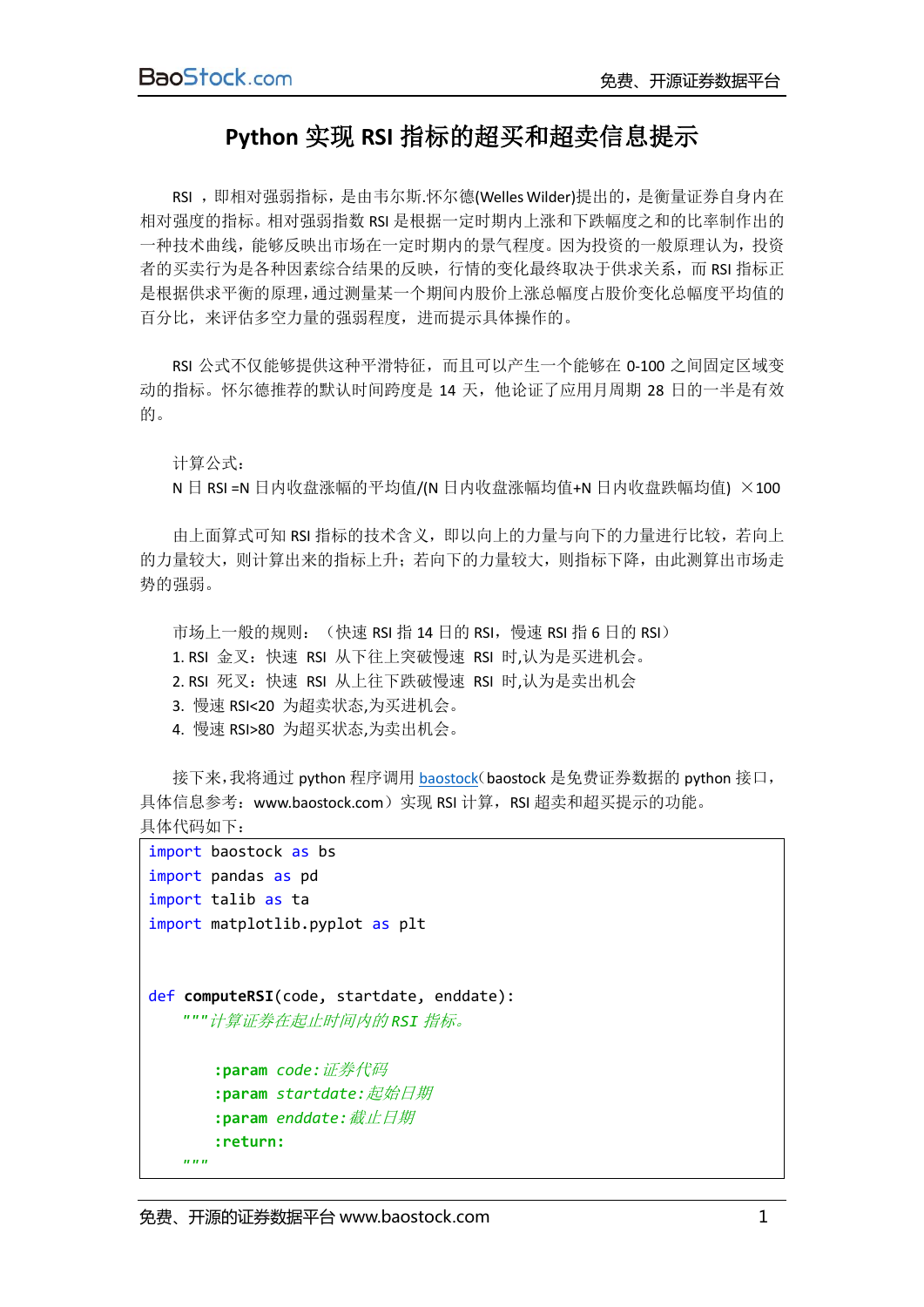```
 login_result = bs.login(user_id='anonymous', password='123456')
    print(login_result.error_msg)
    # 获取股票日 K 线数据,adjustflag 复权状态(1:后复权, 2:前复权,3:
不复权)
    rs = bs.query_history_k_data(code,
                              "date,code,close,tradeStatus",
                              start_date=startdate, end_date=enddate,
                             frequency="d", adjustflag="3")
    # 打印结果集
   result list = []
    while (rs.error_code == '0') & rs.next():
        # 获取一条记录,将记录合并在一起
       result list.append(rs.get row data())
    df_init = pd.DataFrame(result_list, columns=rs.fields)
    # 剔除停盘数据
    df_status = df_init[df_init['tradeStatus'] == '1']
    df_status['close'] = df_status['close'].astype(float)
    rsi_12days = ta.RSI(df_status['close'],timeperiod=12)
    rsi_6days = ta.RSI(df_status['close'],timeperiod=6)
    rsi_24days = ta.RSI(df_status['close'],timeperiod=24)
    df_status['rsi_6days'] = rsi_6days
    df_status['rsi_12days'] = rsi_12days
    df_status['rsi_24days'] = rsi_24days
    # RSI 超卖和超买
    rsi_buy_position = df_status['rsi_6days'] > 80
    rsi_sell_position = df_status['rsi_6days'] < 20
    df_status.loc[rsi_buy_position[(rsi_buy_position == True) & 
(rsi_buy_position.shift() == False)].index, '超买'] = '超买'
    df_status.loc[rsi_sell_position[(rsi_sell_position == True) & 
(rsi_sell_position.shift() == False)].index, '超卖'] = '超卖'
    return df_status
if __name__ == '__main__':
    code = "sh.600000"
    startdate = "2016-01-01"
    enddate = "2018-01-01"
    df = computeRSI(code, startdate, enddate)
    df2 = df[['date','rsi_6days','rsi_12days','rsi_24days']]
```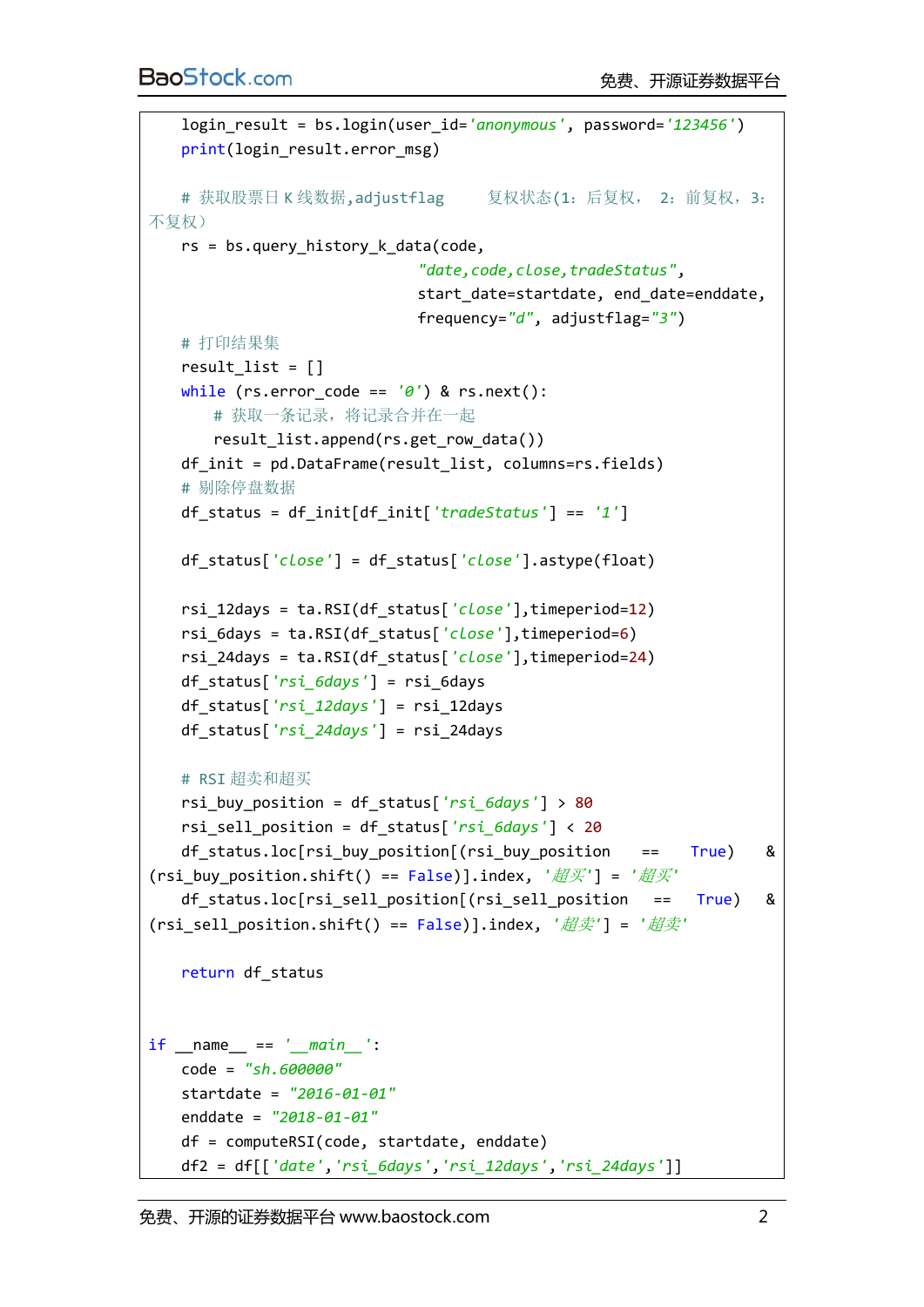```
 df2.index = df['date']
 df2.plot(title='RSI')
 plt.show()
 df.to_csv("D:\\rsi.csv",encoding='gbk')
```
结果画图如下:



生成的 CSV 文件内容如下: